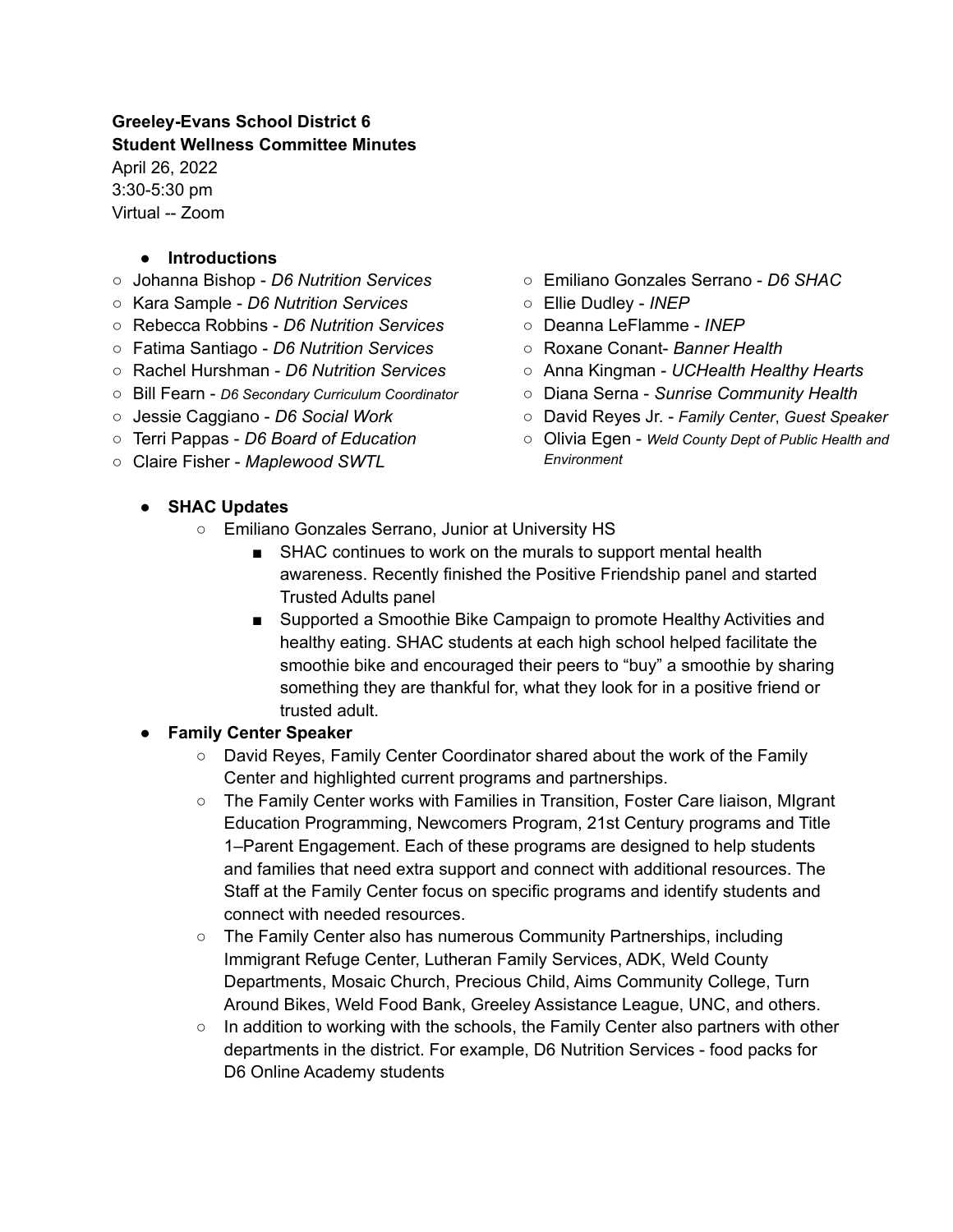- **● Diversity Action Team**
	- Kara Sample provided update on the work of DAT, focusing on the new Mission and Vision Statement.
- **● Student Wellness Policy Updates**
	- Rachel Hurshman presented updates about the upcoming Triennial Assessment. The assessment of the Local Wellness Policy is required to stay in compliance, and is due June 30, 2022 and is shared via the Nutrition Services Website. It assess each school's compliance with the LWP and progress of attaining goals of the LWP. District 6 uses the biennial Smart Source Survey for regular school assessment, as well as annual School Health Improvement Plans (SHIPS) created by each Student Wellness Team Leader (SWTL). We regularly compare our LWP to other model policies, and completed the WellSat 2.0 in 2021. The next step is to inform the public.
		- Follow-up and next steps: :
			- Danille is going to figure out when the policy is up for review by Board of Education  $\rightarrow$  we'll propose some slight wording changes, making it a bit more transparent to public + IDEA + mental health
			- Will still be doing Smart Source every other year
			- May implement a stoplight system to determine how each school is doing with complying with the LWP
			- Johanna is going to follow-up on this assessment and post to website by June 30th

## **Smart Source & Data Deep Dive**

- $\circ$  Meet on June 23 in the morning, in person, to focus on data from this recent school year.
	- Smart Source (completed by staff)
	- Healthy Kids Colorado Survey (HKCS) (completed by students in middle or high school)
	- Panorama (administered every year; completed across all age ranges)
- Include:
	- Anna Kingman can have UCHealth's data team compare their data with HKCS data
	- Drew Palmer
	- Staff from CDPHE to present about HKCS and Smart Source

## **● Meetings for Next Year**

- Will meet in August, November, January, April
- **● Brain Energizer**
- **● Action Team Breakouts**
	- $\circ$  Quick check in
	- Prepare quick report back from group
	- Schedule next meeting
	- As a group, create 30 second "Elevator Speech" about what you think the community should know about D6 Student Wellness